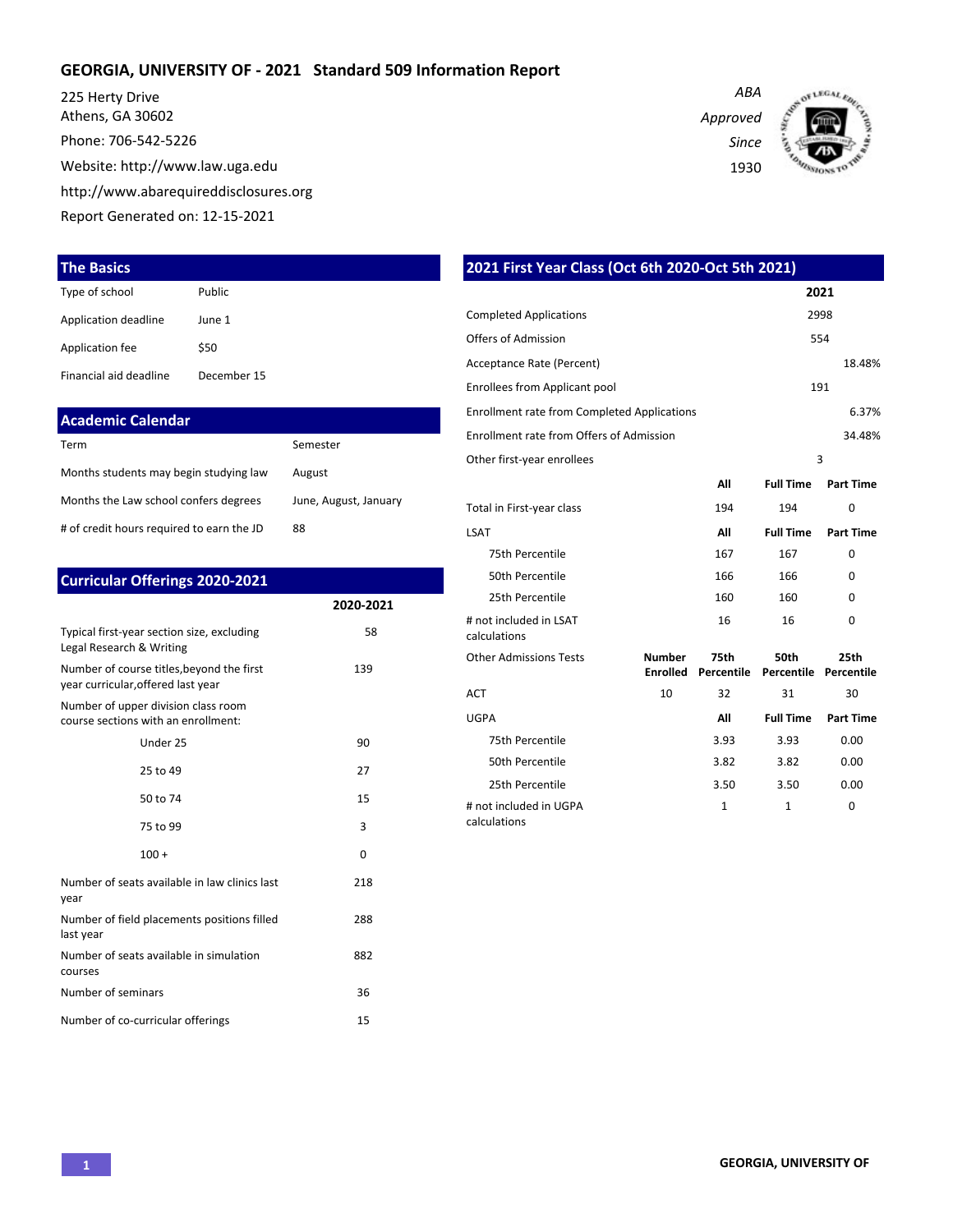| J.D Enrollment as of October 5th 2021     |     |          |              |              |          |                 |                |          |              |                |             |          |          |
|-------------------------------------------|-----|----------|--------------|--------------|----------|-----------------|----------------|----------|--------------|----------------|-------------|----------|----------|
|                                           |     | JD1      |              |              |          | JD <sub>2</sub> |                |          | JD3          |                |             |          | Total    |
|                                           | T   | M        | W            | $\mathbf{o}$ | T        | M               | W              | O        | т            | М              | W           | O        | T        |
| Hispanics of any race                     | 16  | 4        | 12           | $\Omega$     | 7        | 4               | 3              | 0        | 9            | 5              | 4           | 0        | 32       |
| American Indian or Alaska Native          | 0   | 0        | 0            | 0            | 1        | $\Omega$        | $\mathbf{1}$   | 0        | $\Omega$     | $\Omega$       | $\mathbf 0$ | 0        | 1        |
| Asian                                     | 11  | 3        | 8            | $\Omega$     | 10       | 3               | $\overline{7}$ | 0        | 8            | 5              | 3           | 0        | 29       |
| <b>Black or African American</b>          | 15  | 6        | 8            | $\mathbf{1}$ | 22       | 8               | 14             | 0        | 17           | 8              | 9           | $\Omega$ | 54       |
| Native Hawaiian or Other Pacific Islander | 0   | 0        | $\Omega$     | $\Omega$     | $\Omega$ | $\Omega$        | $\Omega$       | 0        | $\mathbf{1}$ | $\Omega$       | 1           | 0        | 1        |
| Two or More Races                         | 0   | $\Omega$ | $\Omega$     | $\Omega$     | $\Omega$ | $\Omega$        | $\Omega$       | 0        | $\Omega$     | $\Omega$       | $\Omega$    | 0        | $\Omega$ |
| <b>Total Minority</b>                     | 42  | 13       | 28           | $\mathbf{1}$ | 40       | 15              | 25             | 0        | 35           | 18             | 17          | $\Omega$ | 117      |
| White                                     | 151 | 79       | 72           | $\Omega$     | 133      | 70              | 63             | 0        | 152          | 81             | 71          | $\Omega$ | 436      |
| Nonresident Alien                         | 2   | 1        | $\mathbf{1}$ | $\Omega$     | $\Omega$ | $\Omega$        | $\Omega$       | $\Omega$ | 5            | 4              | 1           | $\Omega$ | 7        |
| Race and Ethnicity Unknown                | 2   | 2        | 0            | $\Omega$     | 5        | 4               | $\mathbf{1}$   | 0        | 4            | $\overline{2}$ | 2           | 0        | 11       |
| Total                                     | 197 | 95       | 101          | 1            | 178      | 89              | 89             | 0        | 196          | 105            | 91          | 0        | 571      |

| <b>Faculty Resources 2020 - 2021</b> |      |                  |       |                    |              |  |  |  |  |  |  |  |
|--------------------------------------|------|------------------|-------|--------------------|--------------|--|--|--|--|--|--|--|
|                                      | Male | Female           | Other | People<br>of Color | Total        |  |  |  |  |  |  |  |
| Full-time faculty<br>members         | 29   | 30               | 0     | 9                  | 59           |  |  |  |  |  |  |  |
| Non-full-time faculty                | 36   | 11               | 0     | 5                  | 47           |  |  |  |  |  |  |  |
| Total                                | 65   | 41               | 0     | 14                 | 106          |  |  |  |  |  |  |  |
|                                      |      | <b>Full Time</b> |       | <b>Part Time</b>   | <b>Total</b> |  |  |  |  |  |  |  |
| Librarians                           |      | 11               |       | 0                  | 11           |  |  |  |  |  |  |  |
| Administrators                       |      | 9                |       | 0                  | 9            |  |  |  |  |  |  |  |

# **J.D. Degrees Awarded 2020-2021**

| Hispanics of any race                     | 13             |
|-------------------------------------------|----------------|
| American Indian or Alaska Native          | 3              |
| Asian                                     | 10             |
| <b>Black or African American</b>          | 14             |
| Native Hawaiian or Other Pacific Islander | 0              |
| Two or More Races                         | 0              |
| <b>Total Minority</b>                     | 40             |
| White                                     | 159            |
| Nonresident Alien                         | $\mathbf{1}$   |
| Race and Ethnicity Unknown                | $\overline{2}$ |
| Total                                     | 202            |

| <b>1L Tuition and Fees 2021 - 2022</b> |          |                |              |                |       |                |  |  |  |  |  |  |  |
|----------------------------------------|----------|----------------|--------------|----------------|-------|----------------|--|--|--|--|--|--|--|
| Per Annual:                            | Resident | Annual<br>Fees | Non-Resident | Annual<br>Fees | Other | Annual<br>Fees |  |  |  |  |  |  |  |
| Full-Time                              | \$17.604 | \$2,290        | \$36,362     | \$2,290        | \$0   | \$0            |  |  |  |  |  |  |  |
| Part-Time                              | \$0      | \$0            | \$0          | \$0            |       |                |  |  |  |  |  |  |  |
| <b>Per Credit:</b>                     | Resident | Annual<br>Fees | Non-Resident | Annual<br>Fees | Other | Annual<br>Fees |  |  |  |  |  |  |  |
| Full-Time                              | \$0      | \$0            | \$0          | \$0            | \$0   | \$0            |  |  |  |  |  |  |  |
| Part-Time                              | \$0      | \$0            | \$0          | \$0            |       |                |  |  |  |  |  |  |  |
| <b>Tuition Guarantee Program</b>       |          |                | No           |                |       |                |  |  |  |  |  |  |  |

# **Grants and Scholarships 2020-2021**

|                                 | <b>Total</b> |     | <b>Full Time</b> |     | <b>Part Time</b> |          |  |
|---------------------------------|--------------|-----|------------------|-----|------------------|----------|--|
|                                 | #            | %   | #                | %   | #                | %        |  |
| Total # of students             | 578          | 100 | 578              | 100 | 0                | 0        |  |
| Total # receiving<br>grants     | 493          | 85  | 493              | 85  | $\Omega$         | $\Omega$ |  |
| Less than 1/2 tuition           | 229          | 40  | 229              | 40  | $\Omega$         | $\Omega$ |  |
| Half to full tuition            | 159          | 28  | 159              | 28  | $\Omega$         | 0        |  |
| <b>Full tuition</b>             | 49           | 8   | 49               | 8   | $\Omega$         | 0        |  |
| More than full tuition          | 56           | 10  | 56               | 10  | 0                | 0        |  |
| 75th Percentile grant<br>amount |              |     | \$19,894         |     | \$0              |          |  |
| 50th Percentile grant<br>amount |              |     | \$10,000         |     | \$0              |          |  |
| 25th Percentile grant<br>amount |              |     | \$5,000          |     | \$0              |          |  |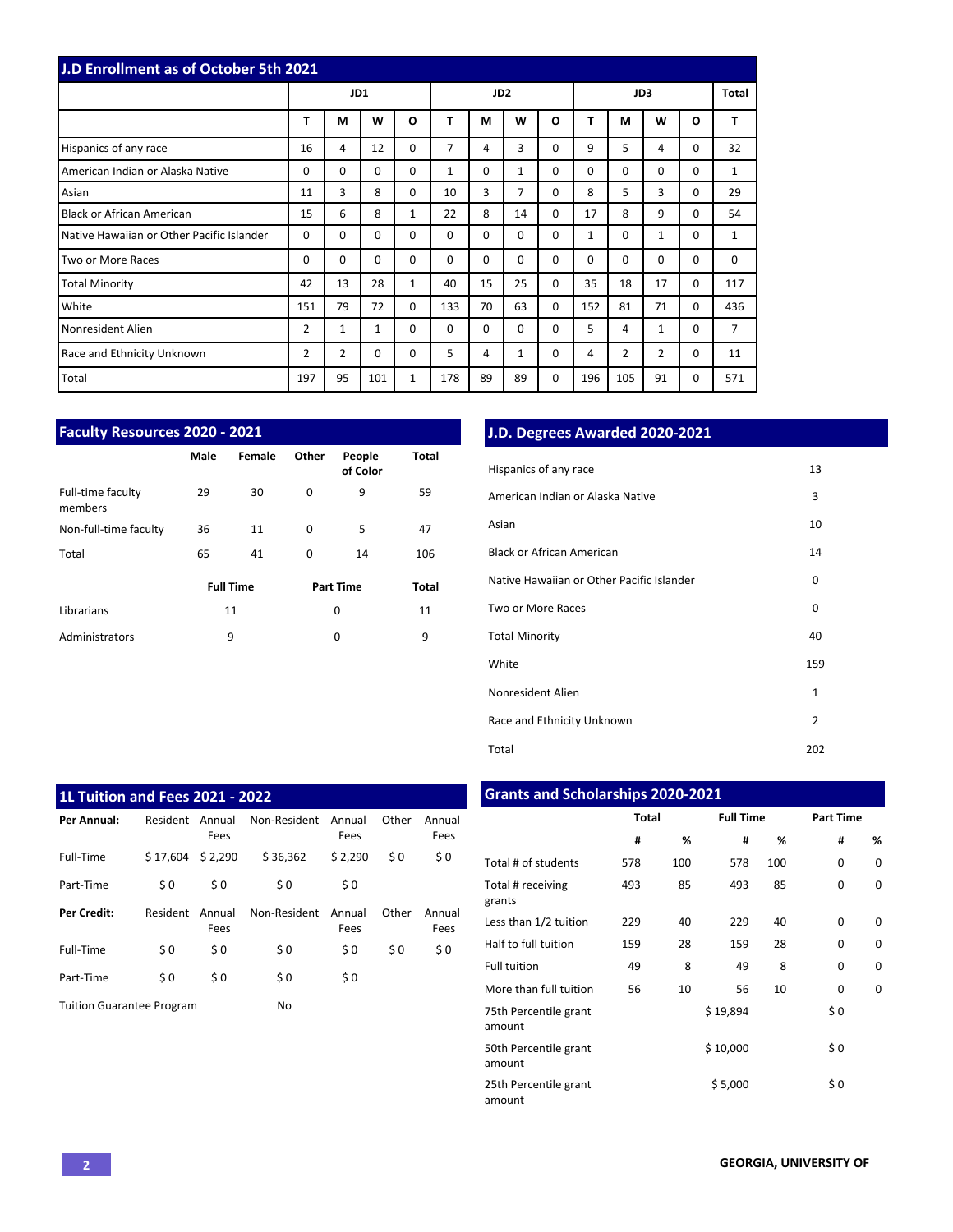| <b>Living Expenses 2021-2022</b>      |          |
|---------------------------------------|----------|
| Estimated Living Expenses for singles |          |
| Living on Campus                      | \$16,822 |
| Living Off Campus                     | \$19.822 |
| Living At Home                        | \$10,770 |

# **Conditional Scholarships 2020-2021**

The school does not award scholarships that may be reduced or eliminated based on law school academic performance other than failure to maintain good academic standing. Therefore, the school does not complete a 'conditional scholarship retention chart.'

| <b>Academic Attrition 2020-2021</b>       |          |              |          |          |     |              |                 |          |                 |          |          |          |          |     |
|-------------------------------------------|----------|--------------|----------|----------|-----|--------------|-----------------|----------|-----------------|----------|----------|----------|----------|-----|
|                                           | JD1      |              |          |          |     |              | JD <sub>2</sub> |          | JD <sub>3</sub> |          |          |          | UL       |     |
|                                           | т        | М            | W        | O        | %   | Т            | М               | W        | O               | т        | M        | W        | O        | %   |
| Hispanics of any race                     | 0        | 0            | 0        | $\Omega$ | 0.0 | $\Omega$     | 0               | $\Omega$ | $\Omega$        | 0        | $\Omega$ | 0        | 0        | 0.0 |
| American Indian or Alaska Native          | 0        | $\Omega$     | $\Omega$ | $\Omega$ | 0.0 | $\Omega$     | $\Omega$        | $\Omega$ | $\Omega$        | $\Omega$ | $\Omega$ | 0        | $\Omega$ | 0.0 |
| Asian                                     | 0        | $\Omega$     | $\Omega$ | $\Omega$ | 0.0 | $\Omega$     | $\Omega$        | $\Omega$ | 0               | $\Omega$ | $\Omega$ | $\Omega$ | $\Omega$ | 0.0 |
| <b>Black or African American</b>          | 0        | $\Omega$     | $\Omega$ | $\Omega$ | 0.0 | $\Omega$     | $\Omega$        | $\Omega$ | 0               | $\Omega$ | $\Omega$ | $\Omega$ | $\Omega$ | 0.0 |
| Native Hawaiian or Other Pacific Islander | $\Omega$ | $\Omega$     | $\Omega$ | $\Omega$ | 0.0 | $\Omega$     | $\Omega$        | $\Omega$ | $\Omega$        | $\Omega$ | $\Omega$ | $\Omega$ | $\Omega$ | 0.0 |
| Two or More Races                         | 0        | $\Omega$     | $\Omega$ | $\Omega$ | 0.0 | $\Omega$     | $\Omega$        | $\Omega$ | $\Omega$        | $\Omega$ | $\Omega$ | 0        | $\Omega$ | 0.0 |
| <b>Total Minority</b>                     | 0        | $\Omega$     | $\Omega$ | $\Omega$ | 0.0 | $\Omega$     | $\Omega$        | $\Omega$ | $\Omega$        | $\Omega$ | $\Omega$ | 0        | $\Omega$ | 0.0 |
| White                                     | 1        | $\mathbf{1}$ | $\Omega$ | $\Omega$ | 0.8 | $\mathbf{1}$ | $\mathbf{1}$    | $\Omega$ | 0               | $\Omega$ | $\Omega$ | 0        | $\Omega$ | 0.3 |
| Nonresident Alien                         | 0        | $\Omega$     | $\Omega$ | $\Omega$ | 0.0 | $\Omega$     | $\Omega$        | $\Omega$ | $\Omega$        | $\Omega$ | $\Omega$ | $\Omega$ | $\Omega$ | 0.0 |
| Race and Ethnicity Unknown                | 0        | $\Omega$     | $\Omega$ | $\Omega$ | 0.0 | $\Omega$     | $\Omega$        | $\Omega$ | $\Omega$        | $\Omega$ | $\Omega$ | $\Omega$ | $\Omega$ | 0.0 |
| Total                                     | 1        | 1            | $\Omega$ | $\Omega$ | 0.6 | $\mathbf{1}$ | $\mathbf{1}$    | $\Omega$ | $\Omega$        | $\Omega$ | $\Omega$ | 0        | $\Omega$ | 0.2 |

| Other Attrition 2020-2021                 |          |              |             |          |     |                |                 |          |          |                |                |          |          |      |
|-------------------------------------------|----------|--------------|-------------|----------|-----|----------------|-----------------|----------|----------|----------------|----------------|----------|----------|------|
|                                           | JD1      |              |             |          |     |                | JD <sub>2</sub> |          | JD3      |                |                |          | UL       |      |
|                                           | т        | M            | W           | $\Omega$ | %   | Т              | М               | W        | O        | т              | М              | W        | O        | %    |
| Hispanics of any race                     | 0        | $\Omega$     | $\Omega$    | $\Omega$ | 0.0 | 0              | $\Omega$        | $\Omega$ | $\Omega$ | 0              | $\Omega$       | 0        | $\Omega$ | 0.0  |
| American Indian or Alaska Native          | $\Omega$ | $\Omega$     | $\mathbf 0$ | $\Omega$ | 0.0 | 0              | $\Omega$        | $\Omega$ | $\Omega$ | $\Omega$       | $\Omega$       | 0        | 0        | 0.0  |
| Asian                                     | $\Omega$ | $\Omega$     | $\Omega$    | $\Omega$ | 0.0 | $\Omega$       | $\Omega$        | $\Omega$ | $\Omega$ | $\Omega$       | $\Omega$       | $\Omega$ | $\Omega$ | 0.0  |
| <b>Black or African American</b>          | $\Omega$ | $\Omega$     | $\Omega$    | $\Omega$ | 0.0 | $\Omega$       | $\Omega$        | $\Omega$ | $\Omega$ | $\Omega$       | $\Omega$       | $\Omega$ | $\Omega$ | 0.0  |
| Native Hawaiian or Other Pacific Islander | $\Omega$ | $\Omega$     | 0           | $\Omega$ | 0.0 | $\Omega$       | $\Omega$        | $\Omega$ | $\Omega$ | 1              | 1              | 0        | $\Omega$ | 50.0 |
| Two or More Races                         | $\Omega$ | $\Omega$     | $\Omega$    | $\Omega$ | 0.0 | $\Omega$       | $\Omega$        | $\Omega$ | $\Omega$ | $\Omega$       | $\Omega$       | $\Omega$ | $\Omega$ | 0.0  |
| <b>Total Minority</b>                     | $\Omega$ | $\Omega$     | $\Omega$    | $\Omega$ | 0.0 | $\Omega$       | $\Omega$        | $\Omega$ | $\Omega$ | $\mathbf{1}$   | $\mathbf{1}$   | 0        | 0        | 1.3  |
| White                                     | 1        | $\mathbf{1}$ | $\Omega$    | $\Omega$ | 0.8 | $\overline{2}$ | $\overline{2}$  | $\Omega$ | $\Omega$ | $\overline{2}$ | $\overline{2}$ | $\Omega$ | $\Omega$ | 1.3  |
| Nonresident Alien                         | 0        | $\Omega$     | $\Omega$    | $\Omega$ | 0.0 | $\Omega$       | $\Omega$        | $\Omega$ | $\Omega$ | $\Omega$       | $\Omega$       | $\Omega$ | 0        | 0.0  |
| Race and Ethnicity Unknown                | 0        | $\Omega$     | $\Omega$    | $\Omega$ | 0.0 | $\Omega$       | $\Omega$        | $\Omega$ | $\Omega$ | $\Omega$       | $\Omega$       | $\Omega$ | $\Omega$ | 0.0  |
| Total                                     | 1        | 1            | 0           | 0        | 0.6 | $\overline{2}$ | 2               | 0        | 0        | 3              | 3              | 0        | 0        | 1.2  |

| <b>Transfers 2020-2021</b> |      |
|----------------------------|------|
| <b>IJD1 Transfers Out</b>  |      |
| ITransfers In*             |      |
| 175th Percentile JD1 GPA   | 0.00 |